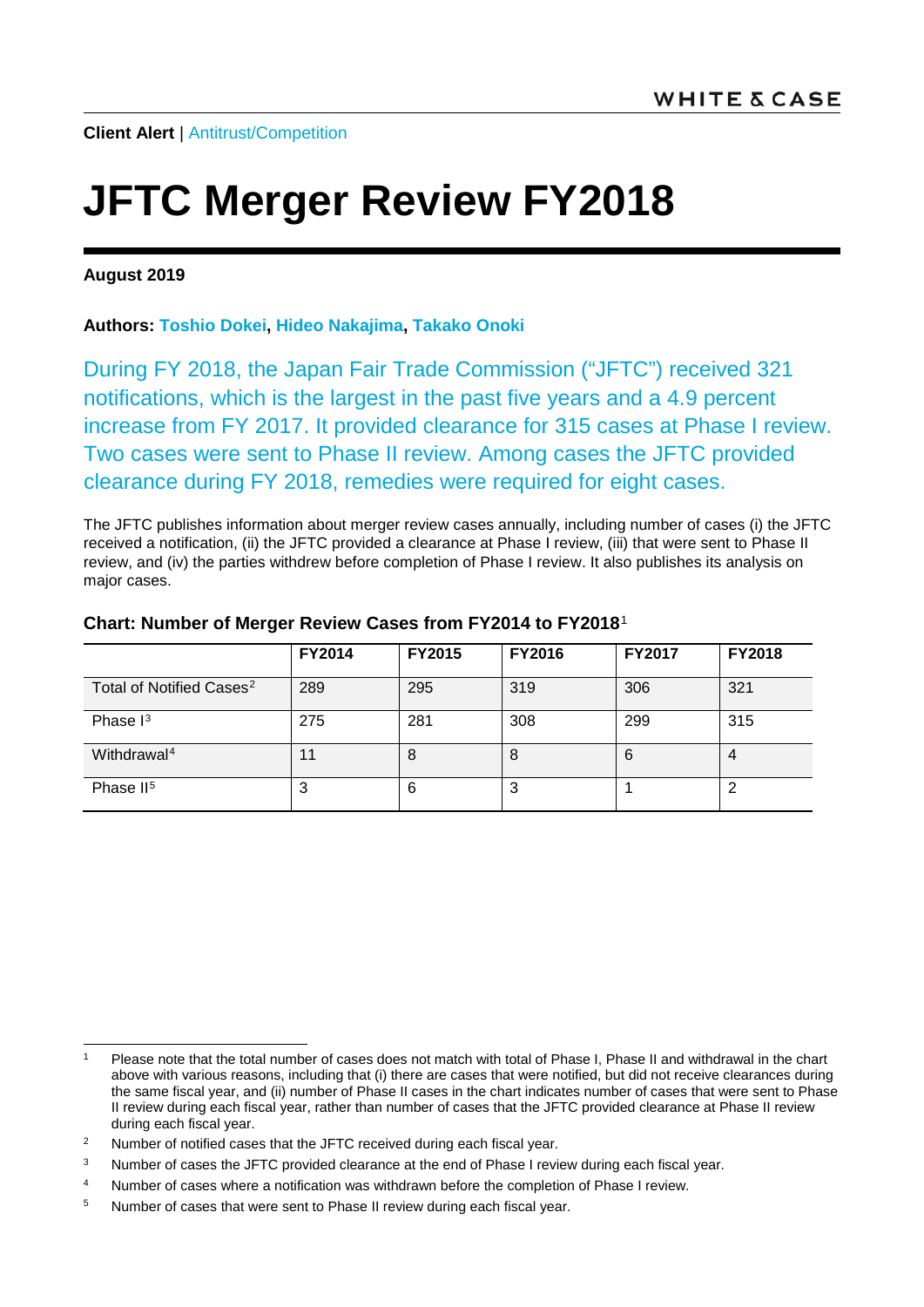

Among cases the JFTC received notifications during FY 2018, there were six cases where Japanese and non-Japanese companies were involved as the parties and 34 cases where only non-Japanese companies were involved as the parties.

## **Chart: Number of cases the JFTC received notifications where a non-Japanese company was involved as a party**

|                                     | <b>FY2016</b> | <b>FY2017</b> | <b>FY2018</b> |
|-------------------------------------|---------------|---------------|---------------|
| Japanese and non-Japanese companies | 12            | 12            | 6             |
| Non-Japanese companies              | 47            | 31            | 34            |
| Total                               | 59            | 43            | 40            |

This year, the JFTC included 13 cases from FY 2018 to explain its analysis in the annual collection of major business combination cases, including three cases that received clearances at Phase II review and four cases that received clearances subjected to remedies. Among those 13 cases, there were four cases where at least one of the parties was a non-Japanese company, including (i) acquisition of Shire plc ("Shire")'s share by Takeda Pharmaceutical Company Limited ("Takeda"), (ii) acquisition of H.C. Starck Tantalum and Niobium GmbH's share by JX Metals Deutschland GmbH, (iii) merger and share acquisition of The Walt Disney Company and 21st Century Fox, Inc. and (iv) acquisition of Avolon Holdings Limited's share by Orix Aviation Systems Limited. In the Takeda acquisition of Shire's share case, the JFTC reviewed the case using a comparison of prospects for competition with the share acquisition against the competitive situation without the share acquisition in question, so-called "counterfactual" analysis. The Director of Merger and Acquisitions Division of the Japan Fair Trade Commission ("JFTC") mentioned that such "counterfactual" analysis expects to be used for a case where a digital platform purchases a start-up company.6

<sup>6</sup> *Kosei Torihiki* magazine No. 825 (July 2019), P10